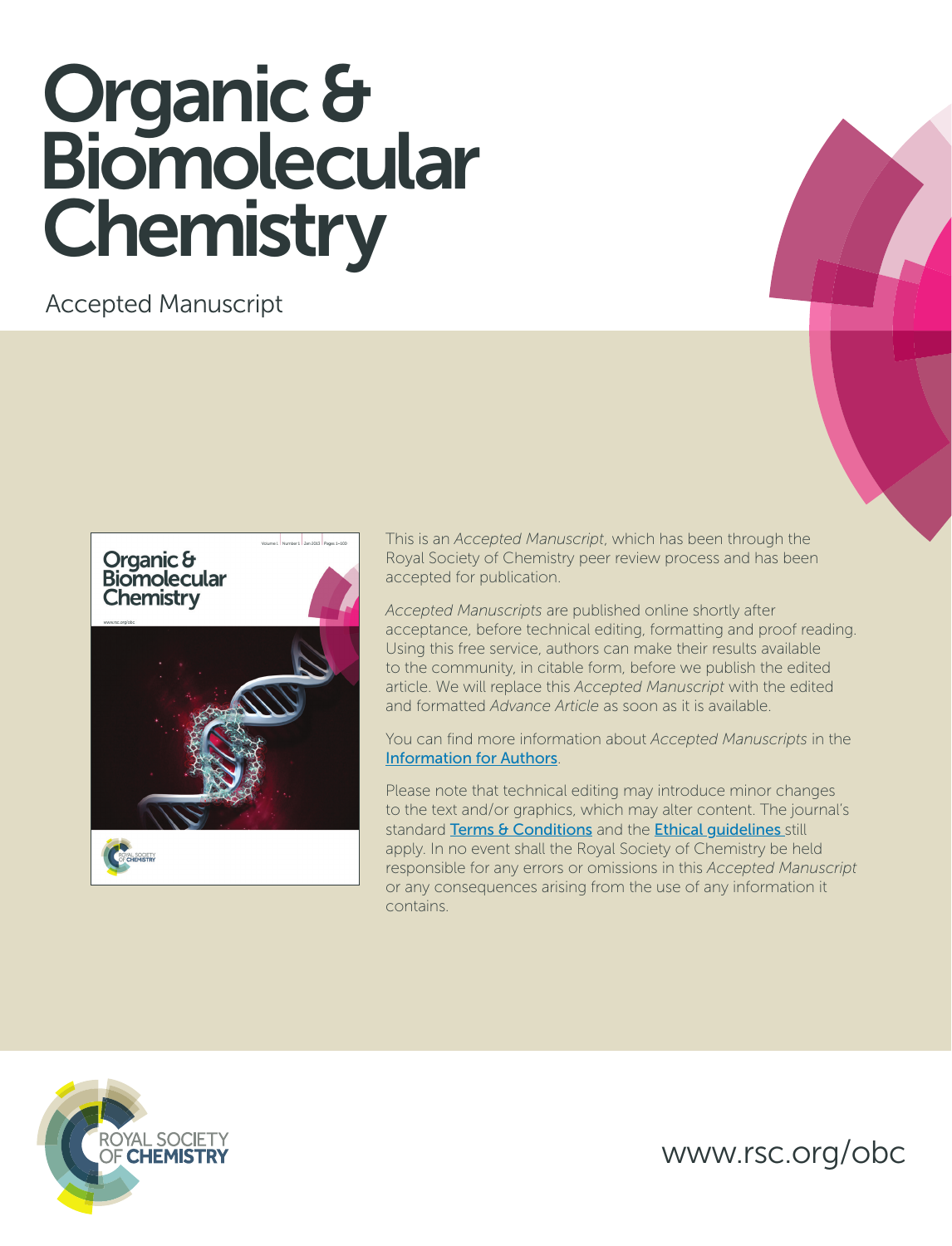Cite this: DOI: 10.1039/c0xx00000x

www.rsc.org/xxxxxx

## **ARTICLE TYPE**

### **Aggregation-induced Emission Enhancement Upon Al3+ Complexation With Tetrasulfonated Calix[4]bisazacrown Fluorescent Molecular Sensor**

**Yi-Bin Ruan,<sup>a</sup> Alexis Depauw,<sup>a</sup> and Isabelle Leray\****<sup>a</sup>*

#### <sup>5</sup>*Received (in XXX, XXX) Xth XXXXXXXXX 20XX, Accepted Xth XXXXXXXXX 20XX*  **DOI: 10.1039/b000000x**

Aggregation-induced emission and aggregation-induced emission enhancement have attracted much attention due to its great potential in real-world applications. Up to now most of the reports are based on the restriction of the free rotation of the luminogens in the aggregates. In the present work, we found that

10 dansyl fluorophore with typically intramolecular charge transfer characteristic also exhibited aggregationinduced emission enhancement, which was based on the change of micro-environmental polarity of the fluorophore. In the light of the phenomenon, a new water-soluble ligand bearing tetrasulfonated calix[4]arene was constructed for ratiometric detection of  $Al^{3+}$  based on an aggregation-induced emission enhancement mechanism. It displayed a distinguished selectivity to  $Al^{3+}$  among the tested cations in

 $15$  lutidine buffer solution (pH 6-7) with a detection limit of 1.8  $\mu$ M. Reversible response was also demonstrated by the addition of EDTA or F<sup>−</sup> .

#### **Introduction**

Most fluorophores with planar and rigid aromatic structures, such as pyrene or perylene moieties, at high concentrations or solid <sup>20</sup>state are usually weakly luminescent, which is considered to be

associated with the formation of excimer/exiplex or aggregates.<sup>1</sup> Not until recently, aggregation-induced emission (AIE) and aggregation-induced emission enhancement (AIEE) phenomena are discovered, demonstrating that upon formation of aggregates  $25$  emission efficiency is enhanced for some specific fluorophores.<sup>2,</sup>

<sup>3</sup> These fluorophores share a common feature that they all have a rotatable single bond, which results in non-radiative decay of excitons. While in the aggregate state, restriction of free rotation in the free ligand open up the radiative decay. Since this

- <sup>30</sup>discovery, AIE/AIEE has been widely explored in the various fields, especially as optical sensor materials. However, it should be noted that in the aggregate state, not only the free rotation is suppressed, but also some factors like polarity are also quite different from that of the monomers in solution which sometimes
- <sup>35</sup>may strongly influence the optical properties, especially for fluorophores with intramolecular charge transfer (ICT). This means that it's possible to envisage molecules with rigid planar structure to have AIE/AIEE effect. This can open up a new possibility to extend the structure diversity of luminogens with
- <sup>40</sup>AIE/AIEE effect. Danysl fluorophore is an attractive signalling reporting unit for its high sensitivity to surrounding polarity.<sup>4</sup> Generally with increasing polarity, it shows a red shift of its emission spectrum and some specific interaction such as hydrogen bonding can lead to increase of non-radiative decay.<sup>5</sup> In
- <sup>45</sup>present work, we intend to use this fluorophore to investigate

polarity-induced AIE/AIEE effect.

Aluminum is the most abundant metallic element in the Earth's crust. Due to its good physical and chemical properties, it has <sup>50</sup>been widely used in our daily life and thus its health concerns are considerably important. Exposure to high dose of  $Al^{3+}$  can lead to neurotoxicity and deposit in bone and central nervous system.<sup>6-8</sup> For example, it's considered that Alzheimer's disease is highly associated with the accumulation of  $Al^{3+}$  in the human body.<sup>9</sup> <sup>55</sup>Conventional methods such as atomic absorption spectrometry and inductively coupled plasma atomic emission spectroscopy have been utilized to detect elemental aluminum and study their biological and environmental impacts. However, they usually require expensive instruments and complicated sample <sup>60</sup>preparation, making them unsuitable for on-site detection. Developing low cost and real-time monitoring systems thus are highly desirable. Fluorescent chemosensors have been well developed for the detection of important analytes in biological and environmental samples.<sup>10-12</sup> They exhibit several advantages <sup>65</sup>when compared with the conventional methods, such as the low cost, easy sample preparation, on-site detection and biological imaging applications in vivo/vitro samples. In this context, several typical binding motifs have been coupled with different chromophore/fluorophores for the detection of  $Al^{3+}$ , such as <sup>70</sup> salicylic-schiff base,<sup>13-17</sup> salicylic-amino base<sup>18-20</sup> and triazole<sup>21-1</sup> <sup>23</sup>. To the best of our knowledge, these approaches were carried out in solutions containing various organic solvents. And up to now still rare examples were reported for the detection of  $Al^{3+}$ based on AIE mechanism. An organic ligand consisting of 75 triphenyl pyrole was found to exhibit AIE phenomenon in the presence of  $Al^{3+}$  in THF/H<sub>2</sub>O mixtures (v/v = 25/75).<sup>24</sup> Beside the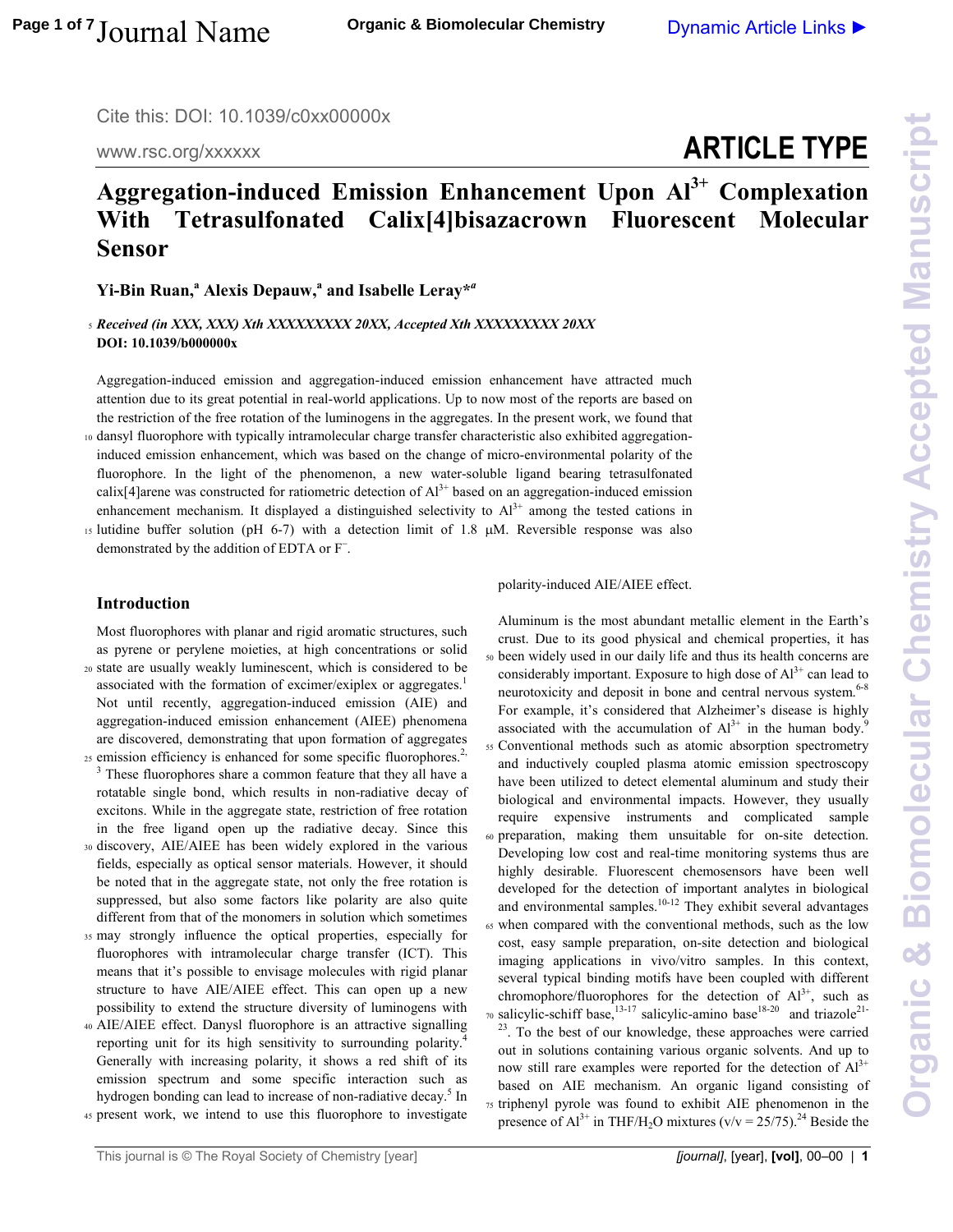high fraction of organic solvent, it suffered from the interference of  $Pb^{2+}$  and  $Zn^{2+}$ . To deal with this problem, a water-soluble ligand has first to be designed and synthesized. Sulfonation is an efficient way to improve water solubility of chromophores. <sup>5</sup>Furthermore, investigations on interaction of surfactant

- containing sulfonate with  $Al^{3+}$  have shown that the strong electrostatic interaction could lead to precipitation of the complex. Their results indicated that the competition among sulfonate monomers, micelles and hydroxyl ions for Al species
- $10$  control the behavior of the system.<sup>25</sup> Therefore sulfonate group is considered as an ideal choice in our present work to deal with water solubility and binding affinity with  $Al^{3+}$ . For continuous work on the program of developing fluorescent chemosensors based on the framework of calix[4]arene,<sup>26-29</sup> we envisage to 15 introduce the sulfonate groups on to the calix[4]arene moiety
- bearing dansyl as the fluorophore and investigate the interaction between sulfonate group and  $Al^{3+}$  in a fluorometric manner.

#### **Results and discussion**

The synthesis of compound **3** was accomplished according to the 20 procedure displayed in Scheme 1, starting from the tetratosylate **1**. <sup>30</sup> Dansylamide was reacted with 0.5 equiv tetratosylate **1** in the presence of  $K_2CO_3$  in the refluxing MeCN overnight. The crude product was isolated by column chromatography to afford **2** in 47% yield. **3** was obtained by direct sulfonation of **2** with  $25$  chlorosulfonic acid, followed by neutralization with NaHCO<sub>3</sub> in pyridine/H2O mixed solution in 54% yield. **3** was well characterized by  ${}^{1}$ H,  ${}^{13}$ C NMR and HRMS spectra. The 1,3alternate conformation of **3** was deduced from the singlet peak (8H) of ArCH<sub>2</sub>Ar at 3.90 ppm in  $D_2O$  (Fig. S1).



Dansylamide/ $K_2CO_3/MeCN$ , reflux overnight,  $47\%$ ; (ii)  $HSO_3Cl/CH_2Cl_2$ , -10<sup>o</sup>C to RT; (iii)  $H_2O/pyridine/NaHCO_3$ , RT, 54%.

- <sup>35</sup>Photophysical behavior of **2** was investigated in EtOH-H2O mixed solution with different volumetric fractions of  $H_2O$ , as shown in Fig.1. It's quite surprising to find that **2** exhibits an AIEE effect in EtOH/H<sub>2</sub>O mixed solution. With increasing water fraction to 40%, progressive fluorescence quenching with a red <sup>40</sup>shift from 532 nm to 550 nm is observed. This is usually
- explained by the increase of solvent polarity by increasing water fraction, which can stabilize the charge separated state in the excited state and consequently lead to the red shift of the fluorescence spectra. In contrast, when the fraction of  $H_2O$ 45 exceeds 40%, then a level-off tail absorption band is observed

and correspondingly emission spectra display remarkable blue



**Fig.1** Fluorescence spectra of 2 in EtOH-H<sub>2</sub>O mixed solution with different volumetric fractions of H<sub>2</sub>O; [2] = 10  $\mu$ M,  $\lambda_{ex}$  = <sup>50</sup>338 nm.

shift from 550 to 500 nm and fluorescence enhancement (about 2.7 folds when water fraction is 0.6 compared with 0.4). This is in contrast to our expectation that increasing polarity would induce the red shift of the ICT band. As we know that **2** is not soluble in <sup>55</sup>H2O, thus increasing water fraction could lead to the formation of aggregate or small particles, which can be deduced from the level-off tail absorption. Fluorescence quenching is generally observed during the aggregation mainly because of the formation of H-aggregate. However, it is quite different in our case. This <sup>60</sup>can be attributed to dramatically reduced micro-environmental polarity of dansyl fluorophore in the aggregated state which may increase the radiative efficiency and meanwhile the bulk steric effect caused by calix[4]arene moiety prevented the compact stacking between the dansyl fluorophores. When the water <sup>65</sup>fraction exceeds 60%, fluorescence intensity is slightly quenched without wavelength shift, indicating that precipitation of ligands from the solution starts occurring. It's therefore here we can conclude that formation of stable aggregates of  $2$  in  $H_2O$  can increase the fluorescence efficiency. This phenomenon can be 70 utilized as a new fluorescent sensing approach based on analyteinduced formation of aggregates or small particles to construct a less polar micro-environment for ICT type fluorophores.

The pH-dependent absorption and emission spectra of **3** were  $75$  recorded in H<sub>2</sub>O. As shown in Fig. S3, it exhibits a broad absorption band centered at 328 nm and an emission band at 579 nm under neutral and basic condition, which can be attributed to intramolecular charge transfer from dimethylamino group to sulfonyl group. By decreasing pH of the solution with the addition of HClO<sup>4</sup> <sup>80</sup>, absorption band at 328 nm decreases and new peaks at 320 and 285 nm appear, which is characteristic of dansyl fluorophore when its dimethylamino group is protonated. Meanwhile, gradual decrease of the fluorescence intensity at 579 nm was observed. This can be attributed to the fact that <sup>85</sup>protonation of the dimethylamino group blocks the intramolecular charge transfer. The  $pK_a$  of **3** in  $H_2O$  was obtained by fitting from the titration to be 4.7. At pH 6 (in lutidine buffer) **3** is weakly fluorescent with a quantum yield  $\Phi_F$  of 3.8%, mainly because of high polarity and hydrogen bonding interaction 90 between H<sub>2</sub>O and dansyl fluorophore rather than protonation of dimethylamino group. Spectral response of  $3$  to  $Al^{3+}$  was then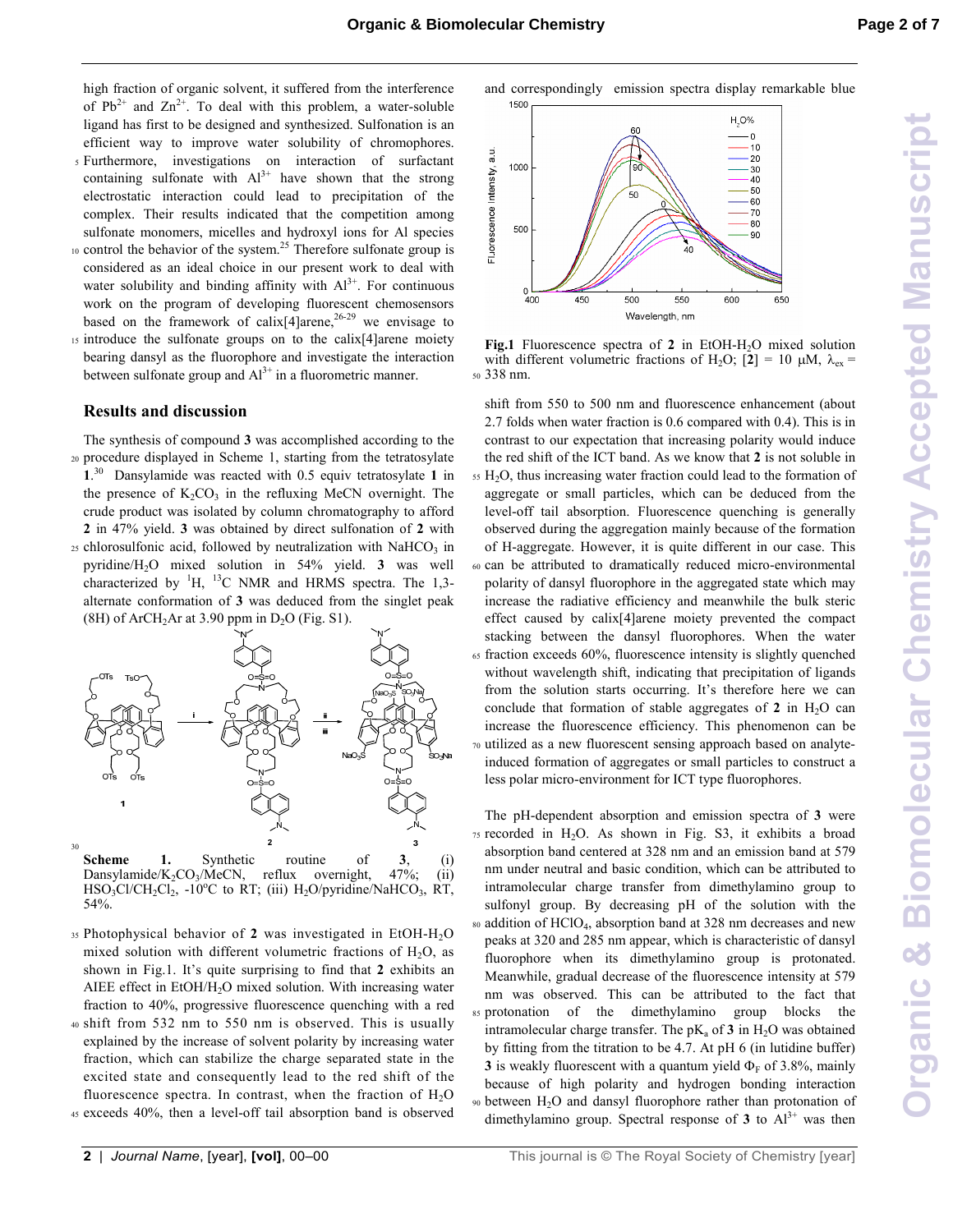examined in lutidine buffer solution at pH 6.0. Fig. 2 displays evolution of the emission spectra of  $3 \text{ upon } Al^{3+}$  addition. When the concentration of  $Al^{3+}$  is lower than 0.1 mM, there is a gradual fluorescence enhancement and emission band blue shift from 576 <sup>5</sup>nm to 530 nm. It reaches a plateau when the concentration is over

- 0.1 mM. Due to a 46 nm blue shift, it's possible for us to detect  $Al^{3+}$  in a ratiometric method. Ratio of fluorescence intensity at 540 and 640 nm as the functions of concentrations of added  $Al<sup>3+</sup>$ is plotted, as shown in Fig. 1 (inset). A nice linear dependence is
- 10 obtained ranging from 0 to 0.1 mM. According to the  $3\sigma/k$ , the detection limit of our protocol was calculated to be 1.8 µM, meeting with the requirement of WHO with a limit of 7.41 µM  $A<sup>3+</sup>$  in drinking water.<sup>31</sup> Beside this, kinetics profile between 3 and  $Al^{3+}$  shows that fluorescence intensity was enhanced
- $\mu$ <sub>15</sub> immediately after addition of Al<sup>3+</sup> without waiting time (Fig. 3). The reversibility between **3** and  $Al^{3+}$  was investigated in lutidine buffer solution at pH 6.0, as illustrated in Fig. S4. With the addition of 2 equiv of NaF or Na<sub>2</sub>EDTA with respect to  $Al^{3+}$ , fluorescence spectra of **3** was recovered and nearly overlapped
- 20 with free ligand. During the titration with  $Al^{3+}$  (Fig. 4), the absorption band of **3** at 328 nm shows a little red shift to 335 nm, which is quite close to that of **2** with neutral charge, probably indicating that partial negative charges were neutralized by  $Al^{3+}$ . Meanwhile, level-off tail absorption band ranging in long <sup>25</sup>wavelength region (450-500 nm) increases due to scattering effect from the gradual formation of aggregates/particles in the solution. It should be noted that the scattering effect usually lead
- to a fluctuation of fluorescence intensity, which may result in poor stability of the sensing approaches. Fortunately, here we can  $30$  detect  $Al^{3+}$  in a ratiometric manner that can greatly remove this
- adverse effect.



**Fig. 2** Fluorescence spectra of **3** in the presence of increasing concentrations of  $Al^{3+}$  in lutidine buffer solution (pH = 6.0, 10 mM); inset: 35 plot of ratiometric response  $I_{540}/I_{640}$  against  $Al^{3+}$  concentrations;  $[3] = 10$  $\mu$ M,  $\lambda_{ex}$  = 330 nm.

In order to get insight into sensing mechanism of our protocol, we first investigated pH effect on the binding ability of  $3$  to  $Al^{3+}$ . As mentioned above, dansylamide fluorophore is sensitive to pH <sup>40</sup>change. Protonation on dimethylamino group inhibits intramolecular charge transfer and decreases its emission intensity. However, no wavelength shift for ICT band is observed in the tested pH range (4-9) and thus ratio of fluorescence intensity at 540 nm and 640 nm keeps constant under different

45 pH conditions, as shown in Fig. 5. While in the presence of  $Al^{3+}$ , the ratio of resultant complex shows a maximum at pH 6 and decreases dramatically when pH deviates 6 (Fig. 5). When pH is



lower than 5 or higher than 8, the addition of  $Al^{3+}$  almost shows

 $50$  Fig. 3 Kinetic profile of 3 in the presence of  $Al<sup>3+</sup>$  in lutidine buffer solution ( $pH = 6.0$ , 10 mM), fluorescence intensity was recorded at 540 nm;  $[3] = 10 \mu M$ ,  $[A]^{3+}$ ] = 25  $\mu$ M,  $\lambda_{ex}$  = 328 nm.



 $55$  Fig. 4 Absorption of 3 in the presence of increasing concentrations of  $Al<sup>3+</sup>$ in lutidine buffer solution ( $pH = 6.0$ , 10 mM);  $[3] = 10 \mu M$ .

no influence on the ratio value. It's well known that the existing forms of aluminum depend closely on pH, as shown in Fig. 5  $(top).$ <sup>32</sup> In pure water, when the pH is lower than 4, more than 60 90% of aluminum exists as the free  $[AI(H_2O)_6]^{3+}$ ; with increase of pH but lower than 7, aluminum hydrolyzes to produce precipitate  $Al(OH)_3$ ; and when the pH is higher than 7,  $Al(OH)_3$  is again transferred into  $AI(OH)_4^-$ . The pH effect on the spectral response of **3** to  $Al^{3+}$  is quite similar to the curve of fraction distribution of  $65$  Al(OH)<sub>3</sub> in water under different pH conditions, though with a narrower half-peak width. It's supposed that **3** with four negative charge can be adsorbed through electrostatic interaction onto the Al(OH)<sub>3</sub> colloid surface covered with positive charge. The electrostatic interaction was verified by the reference compound **2**.

<sup>70</sup>Under the identical condition in EtOH/Lutidine buffer (9:1, pH 6.0) (Fig. 6), blue shift and fluorescence enhancement are observed for **3** while they do not occur on **2**.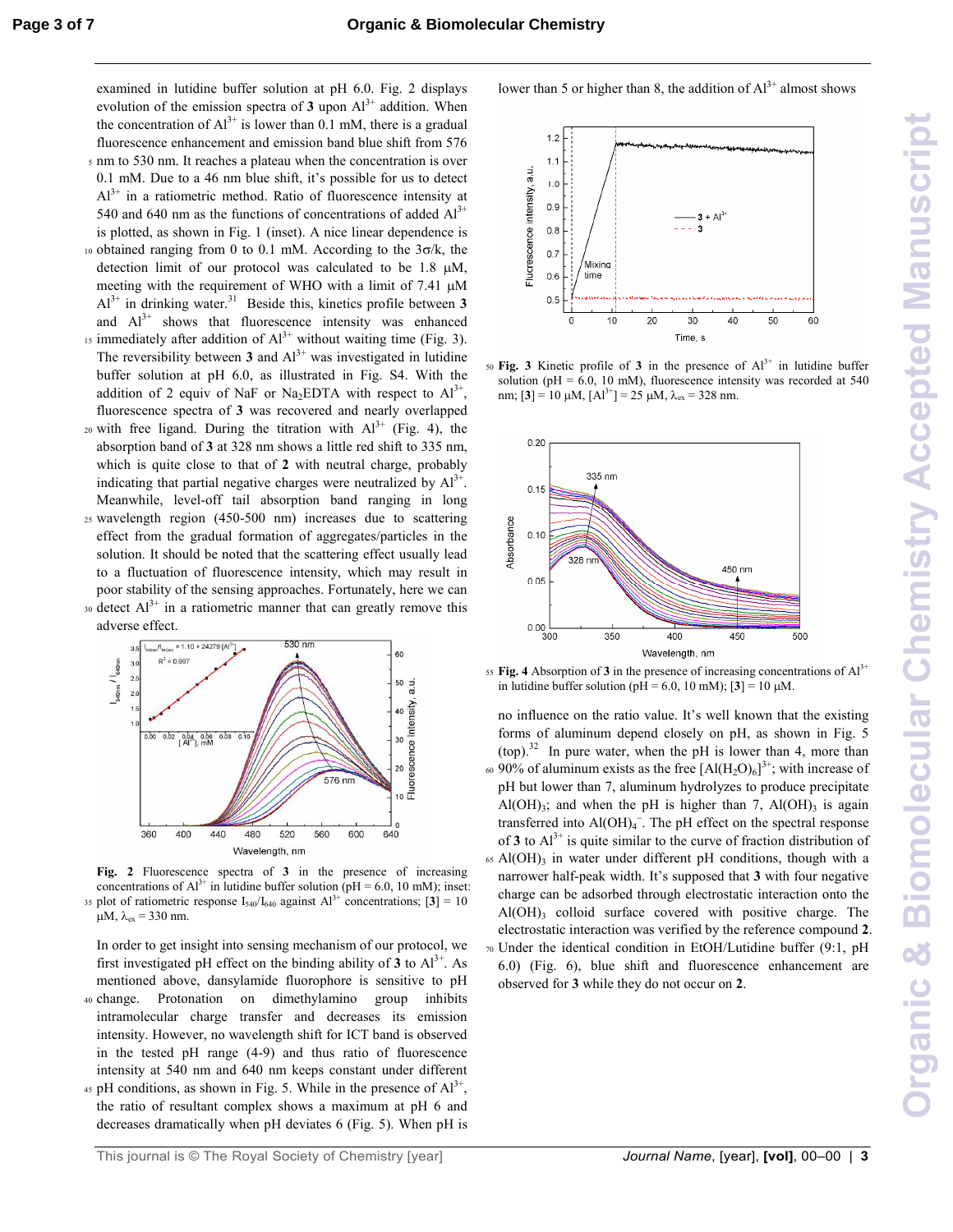40



**Fig. 5** (Top) Al(III) species distribution as a function of pH in pure water, cited from the reference; $32$  (bottom) the pH effect on the change of s fluorescence intensity at 533 nm of 3 before and after addition of  $Al<sup>3+</sup>$  in lutidine solution (10 mM),  $λ_{ex}$  = 328 nm; [3] = 10 μM and the pH effect of species of  $Al^{3+}$  in pure water.



<sup>10</sup>**Fig. 6** Fluorescence spectra of **3** (top) and **2** (bottom) in the absence and presence of  $Al^{3+}$  in EtOH and lutidine buffer solution (pH = 6.0, 10 mM) mixed solution ( $v_{EtoH}:v_{Lutidine} = 9:1$ ); [2] = [3] = 10  $\mu$ M, [Al<sup>3+</sup>] = 0.1 mM,  $\lambda_{\text{ex}} = 328$  nm for **3**and ,  $\lambda_{\text{ex}} = 338$  nm for **2**.

Fluorescence anisotropy measurement is a powerful approach to <sup>15</sup>study the aggregation phenomenon. As can be seen from Fig. 7, free ligand **3** shows very small anisotropy with the average value at 0.05, which is due to the rapid rotation of fluorophore in its lifetime scale. It's quite surprising to find that with the addition of 10 equiv of  $Al^{3+}$ , anisotropy value of the resultant complex was <sup>20</sup>increased to 0.23, as shown in Fig. 7. The significant increase of the anisotropy strongly demonstrates that free ligand **3** is adsorbed onto large particles which results in decrease of the rotational diffusion rate. Decrease of the micro-environmental polarity of ICT characteristic dansyl fluorophore in the <sup>25</sup>aggregates results in the fluorescence enhancement and blue shift. Dynamic light scattering (DLS) was also carried out to confirm the aggregation process. As illustrated by Fig. 8, the polydisperse distribution of particles ranging from hundreds nm to  $\mu$ m is consistent with our assumption of formation of aggregate <sup>30</sup> between Al(OH)<sub>3</sub> and ligand **3** under this condition. Herein we propose the sensing mechanism for our protocol, as presented in Scheme 2. Under the pH  $6$ , formation of  $Al(OH)$ <sub>3</sub> with positive charge can adsorb negative-charged **3** to form an aggregate. A reduce of micro-environmental polarity of ICT characteristic <sup>35</sup>dansyl fluorophore results in the fluorescence enhancement and blue shift. And the bulk steric effect resulted from calix[4]arene moiety prevents formation of compact H-aggregates and retains the high fluorescence quantum yield. These two factors together contribute the blue shift and fluorescence enhancement.



**Fig. 7** Anisotropy of **3** in the absence and presence of  $Al^{3+}$  in lutidine buffer solution (pH = 6.0, 10 mM);  $[3] = 10 \mu M$ ,  $[A]^{3+}$ ] = 0.1 mM,  $\lambda_{ex}$  = 328 nm.



45 Fig. 8 Dynamic light scattering of  $3$  in the presence of  $Al^{3+}$  in lutidine buffer solution (pH = 6.0, 10 mM);  $[3] = 10 \mu M$ ,  $[Al^{3+}] = 0.12 \text{ mM}$ .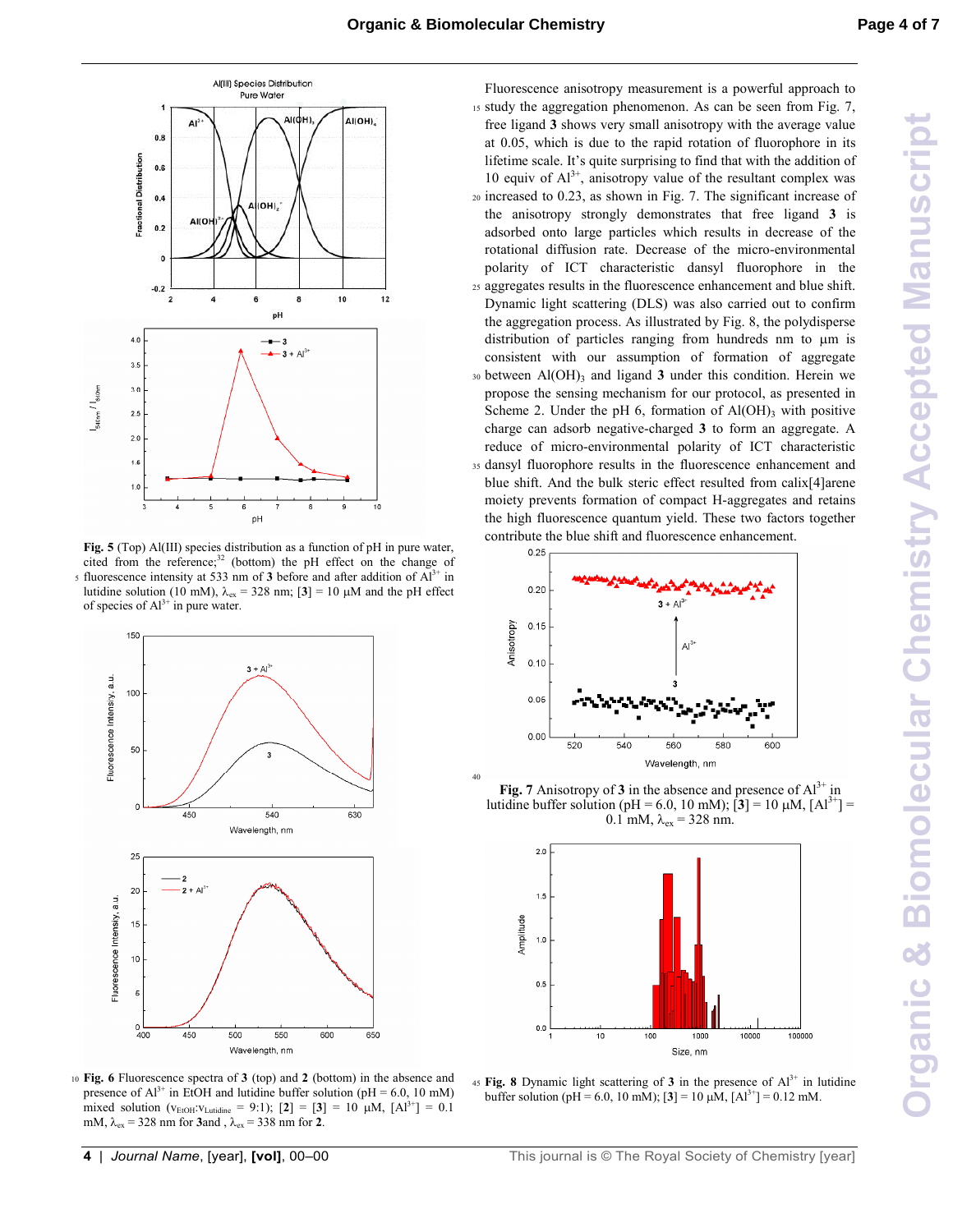.



**Scheme 2.** Schematic illustration of interaction between 3 and  $Al^{3+}$ 

Selectivity of  $3$  to  $Al^{3+}$  over a wide range of metal ions was then screened in lutidine buffer solution at pH 6.0. As shown in Fig. 9, s the addition of very high concentrations of alkali metals  $Na<sup>+</sup>, K<sup>+</sup>,$ Li<sup>+</sup>, alkaline earth metal Mg<sup>2+</sup>, Ca<sup>2+</sup>, Ba<sup>2+</sup> at 10 mM level and transition metal ions Eu<sup>3+</sup>, La<sup>3+</sup>, Cd<sup>2+</sup>, Co<sup>2+</sup>, Cu<sup>2+</sup>, Fe<sup>2+</sup>, Hg<sup>2+</sup>,  $Mn^{2+}$ ,  $Ni^{2+}$ ,  $Pb^{2+}$  and  $Zn^{2+}$  at 0.1 mM show almost no effect on the spectral properties of **3**. The addition of  $Fe^{3+}$  (0.1 mM), 10 however, decreases the fluorescence intensity without wavelength shift. In contrast, only the addition of  $Al^{3+}$  (0.1 mM) induces remarkable fluorescence enhancement concomitant with large blue shift from 576 to 530 nm and fluorescence color change

- from dark yellow to bright green. Considering the large blue shift  $\frac{15}{15}$  of the wavelength with respect to Al<sup>3+</sup>, selectivity is expressed as the ratio of fluorescence intensity at 540 nm and 640 nm, as shown in Fig. 11. It demonstrates that **3** shows very high selectivity to  $Al^{3+}$  over other metal ions. Competition experiment of  $3$  to  $Al^{3+}$  in the presence of other competing metal ions was <sup>20</sup>also carried out. As shown in Fig. 10, all the tested competing ions except  $Cu^{2+}$  and  $Fe^{3+}$  hardly produced interference on the
- detection of  $Al^{3+}$ . The presence of  $Cu^{2+}$  and  $Fe^{3+}$  induced fluorescence quenching to different extents; however, they all showed large blue shift compared with free ligand **3**. When the <sup>25</sup>ratio of fluorescence intensity at 540 nm and 640 nm was used to
- establish the competition experiment, the interference of  $Cu^{2+}$ was eliminated and  $Fe<sup>3+</sup>$  was reduced, as shown in Fig. 11. Therefore **3** was demonstrated to be a promising selective fluorescent chemosensor for aluminum in complex samples.



**Fig. 9** Absorption and fluorescence spectra of **3** in the presence of various metal ions in lutidine buffer solution (pH = 6.0, 10 mM);  $[3] = 10 \mu M$ , alkali and alkaline earth metal ions were 10 mM, and the others were 0.1 mM,  $\lambda_{ex}$  = 328 nm.

30



**Fig. 10** Fluorescence spectra of **3** in the coexistence of various metal ions and  $AI^{3+}$  in lutidine buffer solution (pH = 6.0, 10 mM); [3] = 10  $\mu$ M, alkali and alkaline earth metal ions were 10 mM, and the others were 0.1 mM,  $\lambda_{ex}$  = 328 nm.



Fig. 11 Ratiometric response  $I_{540}/I_{640}$  of 3 in the presence of selected metal ions in lutidine buffer solution ( $pH = 6.0$ , 10 mM). The light bars represent the response of **3** in the presence of selected cations; the dense bars represent the response upon an addition of  $Al^{3+}$  to a solution of 3 in 45 the presence of selected cations;  $[3] = 10 \mu M$ , alkali and alkaline earth metal ions were 10 mM, and the others were 0.1 mM,  $\lambda_{ex} = 328$  nm.

#### **Conclusions**

In conclusion, the new water-soluble fluorescent chemosensor **3** exhibits very high selectivity to  $Al^{3+}$  under weak acid condition <sup>50</sup>pH 6.0. Remarkable fluorescence blue shift and about 3-fold enhancement were observed due to the aggregation of **3** on colloid particles of  $Al(OH)_3$ , which was verified by the increase of absorption tail band, pH effect, DLS, anisotropy measurement and also a reference compound **2**. The change of the micro-<sup>55</sup>environmental polarity of ICT characteristic dansyl fluorophore resulted in the fluorescence enhancement and blue shift. The selectivity of our protocol stems from the unique character of the formation of positive-charged Al(OH)3 colloid particles around pH 6.0 and its strong binding affinity with sulfonate. Thus the <sup>60</sup>vast choices of the sulfonated chromophore/fluorophores with different ICT characteristics may easily extend our strategy for the selective detection of  $Al^{3+}$ .

#### **Experimental section**

#### <sup>65</sup>**Materials and methods**

Absorption spectra were recorded on a Cary5000 spectrophotometer and corrected emission spectra were performed on Jobin-Yvon Spex Fluorolog 1681 or FluoroMax4 spectrofluorometers (1 cm quartz cell was used). Stock solution <sup>70</sup>(1.0 mM) of compound **3** was prepared in H2O. Stock solutions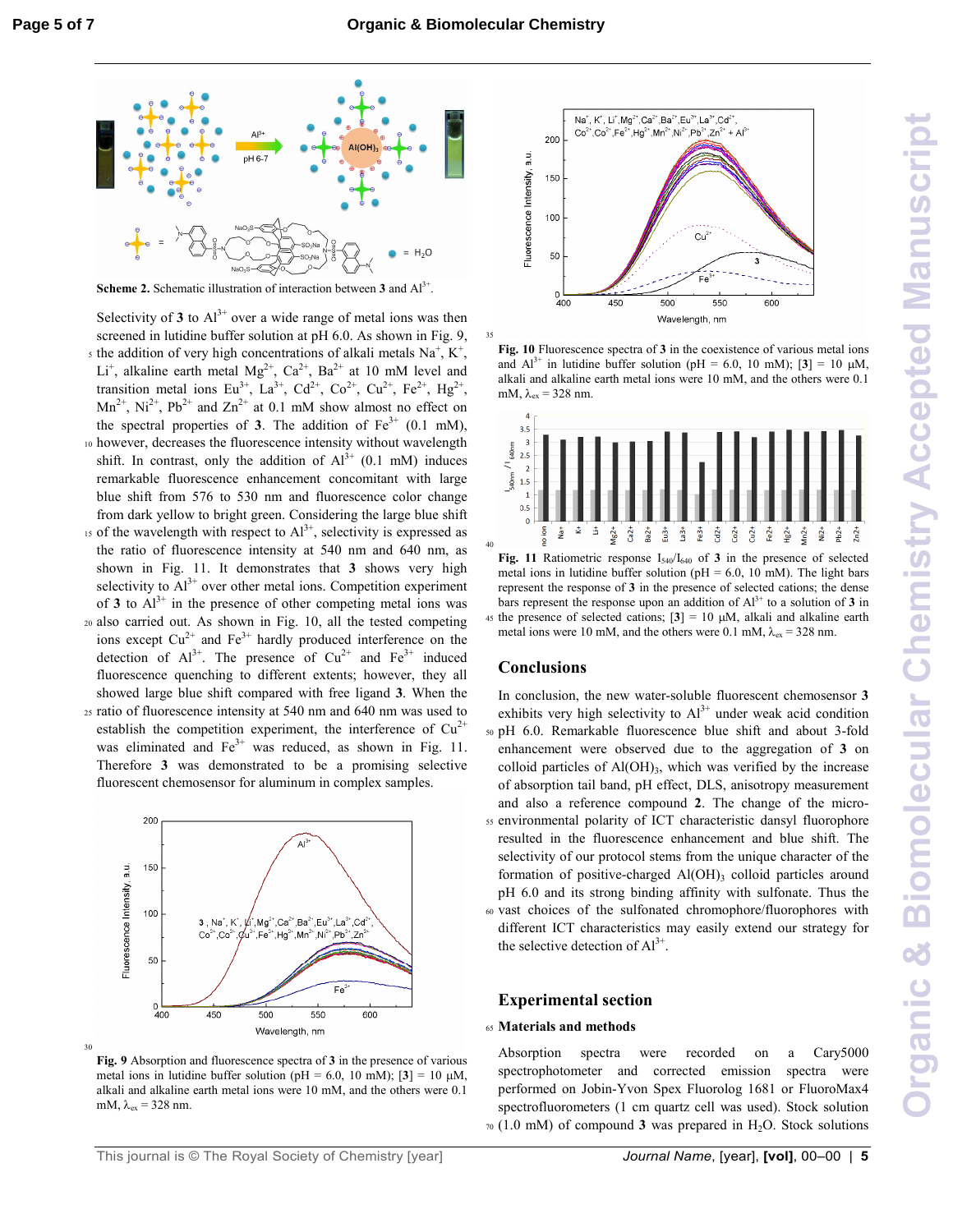**Organic & Biomolecular Chemistry Accepted ManuscriptDrganic & Biomolecular Chemistry Accepted Manuscript** 

of metal nitrate/perchlorate salts were prepared in  $H_2O$ , respectively.

The tested metal salts included  $Al(NO<sub>3</sub>)<sub>3</sub>·9H<sub>2</sub>O$ , NaSCN, KSCN, LiClO<sub>4</sub>, Mg(ClO<sub>4</sub>)<sub>2</sub>, Ca(ClO<sub>4</sub>)<sub>2</sub>·4H<sub>2</sub>O, Ba(ClO<sub>4</sub>)<sub>2</sub>, FeCl<sub>3</sub>·6H<sub>2</sub>O,

| $5 \text{ Eu}(\text{NO}_3)_3$ :6H <sub>2</sub> O, | $La(NO_3)_3.4H_2O$              | $Cd(CIO4)2·H2O2$                |
|---------------------------------------------------|---------------------------------|---------------------------------|
| $Co(CIO4)$ , $6H2O$ ,                             | $Cu(ClO4)2·6H2O$                | $Fe(CIO4)$ , xH <sub>2</sub> O, |
| $Hg(CIO4)$ , 6H <sub>2</sub> O                    | $Mn(CIO4)$ , 6H <sub>2</sub> O, | $Ni(ClO4)2·6H2O$ ,              |
| $Pb(CIO4)2·H2O$ , and $Zn(CIO4)2·6H2O$ .          |                                 |                                 |

#### **Synthesis of ligands**

- 10 2: Dansylamide (0.114 g, 0.46 mmol) and K<sub>2</sub>CO<sub>3</sub> (0.16 g, 1.15 mmol) in dry MeCN (20 mL) was stirred at room temperature for 30 min followed by the addition of compound **1** (0.32 g, 0.23 mmol in MeCN (10 mL) ) at one port. The resulting mixture was refluxed overnight. Then solvent was evaporated and the residual
- 15 was dissolved in CHCl<sub>3</sub>, washed with H<sub>2</sub>O twice. The organic layer was dried over MgSO<sub>4</sub> and evaporated to obtain crude product. It was purified by column chromatograph over silica (elute: DCM/MeOH  $(99:1)$ ) to obtain pure product  $(0.25 \text{ g}, 47\%)$ . <sup>1</sup>H NMR (400 MHz, CDCl<sub>3</sub>): δ 8.54 (d, *J* = 8.2 Hz, 2H), 8.33 (d,
- <sup>20</sup>*J* = 8.7 Hz, 2H), 8.18 (dd, *J* = 7.3, 1.4 Hz, 2H), 7.59 (t, *J* = 7.8 Hz, 2H), 7.53 (t, *J* = 7.4 Hz, 2H), 7.20 (d, *J* = 7.8 Hz, 2H), 7.04 (d, *J* = 7.3 Hz, 8H), 6.79 (t, *J* = 7.4 Hz, 4H), 3.82 (s, 8H), 3.47 (m, 16H), 3.40 (t, *J* = 5.0 Hz, 8H), 3.04 (t, *J* = 5.0 Hz, 8H), 2.89 (s, 12H); <sup>13</sup>C NMR (100 MHz, CDCl<sub>3</sub>): 157.3, 151.8, 135.3,
- <sup>25</sup>133.6, 130.3, 130.2, 130.1, 129.7, 129.3, 128.1, 123.2, 122.5, 119.7, 115.3, 70.8, 70.3, 69.5, 47.5, 45.5, 38.2 ppm; HRMS (ESI)  $m/z$  calcd for  $C_{68}H_{76}N_4NaO_{12}S_2$  [M + Na<sup>+</sup>] 1227.4799, found 1227.4822.

**3:** To a solution of compound **2** (110 mg, 0.091 mmol) in dry

- $30$  DCM (3 mL) was added HSO<sub>3</sub>Cl (120  $\mu$ L in 3 mL DCM) dropwise at -20°C. After stirring at room temperature for 3h, the solution was poured into ice-water solution and adjusted pH to 7 with NaHCO<sub>3</sub>. The aqueous solution was evaporated to dry and redissolved in pyridine (6 mL) and water (2 mL). After stirring at
- <sup>35</sup>room temperature for 2 h, the solution was concentrated (about 1.0 mL). Large precipitate was obtained by the addition of addition of acetone. The precipitate was again dispersed in 0.5 mL  $H_2O$  at 30°C. The insoluble residual was filtered off and washed with acetone to obtain the pure product  $(80 \text{ mg}, 54\%)$ . <sup>1</sup>H
- <sup>40</sup>NMR (400 MHz, D2O): δ 8.34 (d, *J* = 8.7 Hz, 2H), 8.10 (d, *J* = 7.4 Hz, 2H), 8.06 (d, *J* = 8.7 Hz, 2H), 7.63 (t, *J* = 8.2 Hz, 2H), 7.58 (t, *J* = 7.8 Hz, 2H), 7.43 (s, 8H), 7.28 (d, *J* = 7.8 Hz, 2H), 3.90 (s, 8H), 3.39 (m, 16H), 3.14 (t, *J* = 5.0 Hz, 8H), 2.81 (t, *J* = 5.0 Hz, 8H), 2.73 (s, 12H); <sup>13</sup>C NMR (100 MHz, CDCl<sub>3</sub>): 159.2,
- <sup>45</sup>150.4, 137.5, 133.8, 130.0, 129.4, 129.1, 128.9, 126.6, 124.2, 123.2, 119.8, 116.1, 70.0, 68.6, 46.4, 45.0, 36.9 ppm; HRMS (ESI)  $m/z$  calcd for  $C_{68}H_{72}N_4Na_3O_{24}S_6$  [M - Na<sup>+</sup>] 1589.2554, found 1589.2628.

#### **Notes and references**

- *a* <sup>50</sup>*PPSM,(UMR8531) Institut d'Alembert, ENS Cachan, CNRS, 61 av President Wilson, F-94230 Cachan, France;* 
	- *E-mail: Isabelle.LERAY@ppsm.ens-cachan.fr*
- † Electronic Supplementary Information (ESI) available: [Some related spectroscopic data and NMR spectra of Ligand **2** and **3**]. See <sup>55</sup>DOI: 10.1039/b000000x/
	- 1. S. A. Jenekhe and J. A. Osaheni, *Science*, 1994, **265**, 765-768.
- 2. Y. Hong, J. W. Lam and B. Z. Tang, *Chem Commun*, 2009, 4332- 4353.
- <sup>60</sup>3. Y. Hong, J. W. Lam and B. Z. Tang, *Chem. Soc. Rev.*, 2011, **40**, 5361-5388.
	- 4. Ü. Ocak, M. Ocak and R. A. Bartsch, *Inorg. Chim. Acta*, 2012, **381**, 44-57.
- 5. T. Sanjoy Singh and S. Mitra, *J. Lumin.*, 2007, **127**, 508-514.
- <sup>65</sup>6. M. Kawahara, K. Muramoto, K. Kobayashi, H. Mori and Y. Kuroda, *Biochem. Biophys. Res. Commun.*, 1994, **198**, 531-535.
	- 7. S. R. Paik, J. H. Lee, D. H. Kim, C. S. Chang and J. Kim, *Arch. Biochem. Biophys.*, 1997, **344**, 325-334.
- 8. P. F. Good, C. W. Olanow and D. P. Perl, *Brain Research*, 1992, **593**, <sup>70</sup>343-346.
- 9. V. B. Gupta, S. Anitha, M. L. Hegde, L. Zecca, R. M. Garruto, R. Ravid, S. K. Shankar, R. Stein, P. Shanmugavelu and K. S. Jagannatha Rao, *Cell Mol. Life Sci.*, 2005, **62**, 143-158.
- 10. B. Valeur and I. Leray, *Coord. Chem. Rev.*, 2000, **205**, 3-40.
- <sup>75</sup>11. A. P. de Silva, H. Q. N. Gunaratne, T. Gunnlaugsson, A. J. M. Huxley, C. P. McCoy, J. T. Rademacher and T. E. Rice, *Chem. Rev.*, 1997, **97**, 1515-1566.
- 12. I. Leray and B. Valeur, *Eur. J. Inorg. Chem.*, 2009, 3525-3535.
- 13. S. Kim, J. Y. Noh, K. Y. Kim, J. H. Kim, H. K. Kang, S. W. Nam, S. <sup>80</sup>H. Kim, S. Park, C. Kim and J. Kim, *Inorg. Chem.*, 2012, **51**, 3597- 3602.
	- 14. K. K. Upadhyay and A. Kumar, *Org. Biomol.Chem.*, 2010, **8**, 4892- 4897.
- 15. D. Maity and T. Govindaraju, *Eur. J. Inorg. Chem.*, 2011, 5479- 85 5485.
- 16. A. Sahana, A. Banerjee, S. Das, S. Lohar, D. Karak, B. Sarkar, S. K. Mukhopadhyay, A. K. Mukherjee and D. Das, *Org. Biomol.Chem.*, 2011, **9**, 5523-5529.
- 17. M. Arduini, F. Felluga, F. Mancin, P. Rossi, P. Tecilla, U. Tonellato and N. Valentinuzzib, *Chem. Commun.*, 2003, 1606-1607.
- 18. T. H. Ma, M. Dong, Y. M. Dong, Y. W. Wang and Y. Peng, *Chem. Eur. J.*, 2010, **16**, 10313-10318.
- 19. M. Dong, Y. M. Dong, T. H. Ma, Y. W. Wang and Y. Peng, *Inorg. Chim. Acta*, 2012, **381**, 137-142.
- <sup>95</sup>20. Y. Lu, S. S. Huang, Y. Y. Liu, S. He, L. C. Zhao and X. S. Zeng, *Org. Lett.*, 2011, **13**, 5274-5277.
	- 21. S. H. Kim, H. S. Choi, J. Kim, S. J. Lee, D. T. Quang and J. S. Kim, *Org. Lett.*, 2010, **12**, 560-563.
- 22. D. Maity and T. Govindaraju, *Chem. Commun.*, 2010, **46**, 4499-4501.
- <sup>100</sup>23. D. Maity and T. Govindaraju, *Chem. Commun.*, 2012, **48**, 1039-1041.
	- 24. T. Y. Han, X. Feng, B. Tong, J. B. Shi, L. Chen, J. G. Zhi and Y. P. Dong, *Chem. Commun.*, 2012, **48**, 416-418.
	- 25. P. Somasundaran, K. P. Ananthapadmanabhan and M. S. Celik, *Langmuir*, 1988, **4**, 1061-1063.
- <sup>105</sup>26. I. Leray, Z. Asfari, J. Vicens and B. Valeur, *J. Chem. Soc., Perkin Trans. 2*, 2002, 1429-1434.
	- 27. R. Metivier, I. Leray and B. Valeur, *Photochem. Photobio. Sci.*, 2004, **3**, 374-380.
- 28. J. P. Malval, I. Leray and B. Valeur, *New J. Chem.*, 2005, **29**, 1089- 110 1094.
	- 29. V. Souchon, I. Leray and B. Valeur, *Chem. Commun.*, 2006, 4224- 4226.